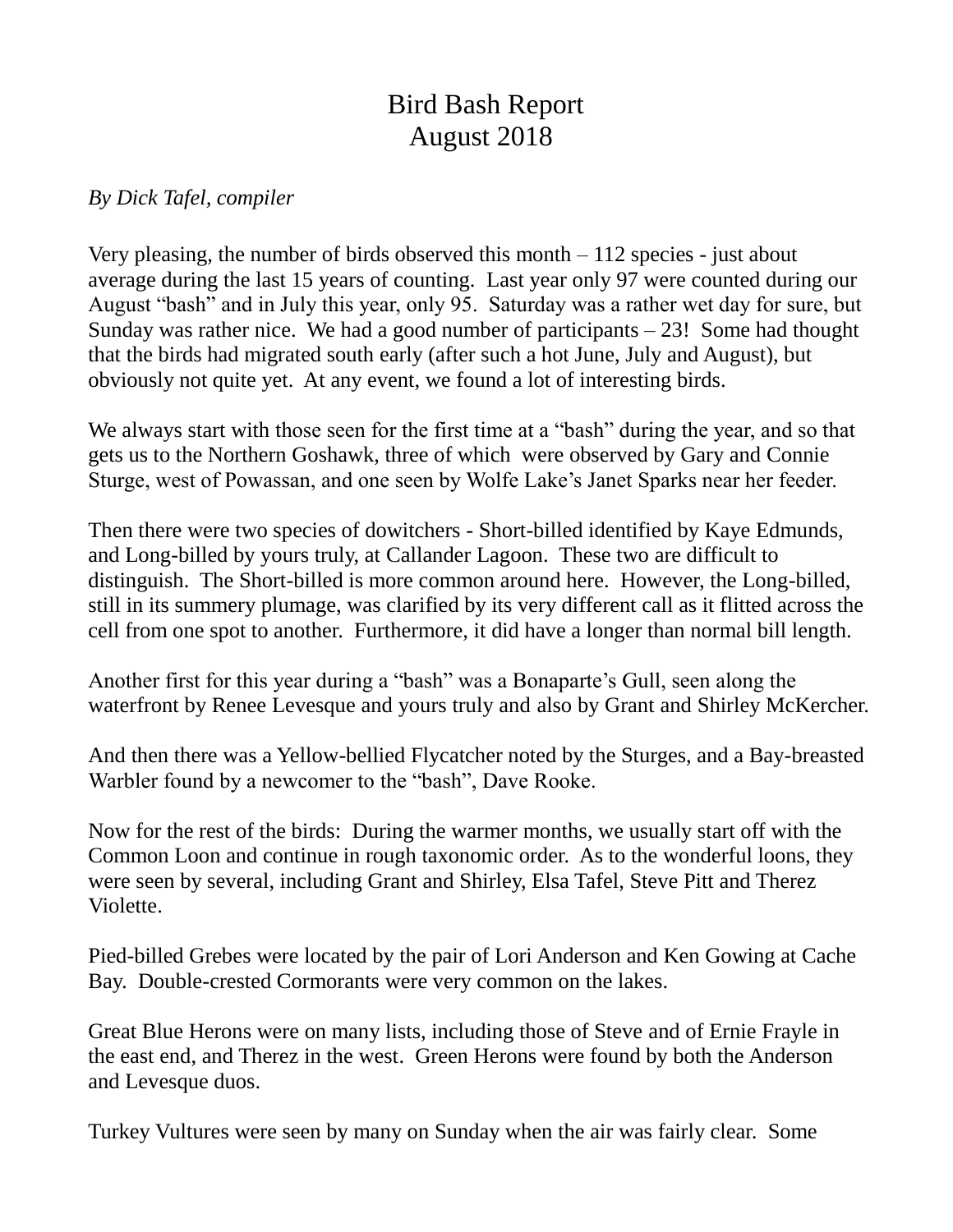huge flocks of Canada Geese were noted, especially within fields in the west end. Trumpeter Swans were observed at Cache Bay by Therez and by the Anderson and Levesque duos.

Ducks were not found in the numbers sometimes noted, but 9 species altogether were seen, including Northern Shovelers and Black Ducks by the Anderson pair; Common Goldeneye by Kaye Edmunds and the McKerchers; and Common Mergansers by Kaye, the McKerchers and Sheldon McGregor.

Osprey were on many lists, including the four at the Cache Bay baseball field, noted by Therez and others. Northern Harrier were observed by the Levesque duo and the Anderson pair who also saw a Sharp-shinned Hawk, as did Janet. Fred Pinto observed a Broad-winged Hawk. Bald Eagles were seen by Sheldon and by the McKerchers. American Kestrel were seen by many. A Peregrine Falcon was at Verner Lagoon, spotted by the Levesque pair.

Ruffed Grouse were discovered by the McKerchers and by Fred and Janet, and Wild Turkeys by the Anderson duo. The latter also found American Coots at Warren Lagoon.

Sandhill Cranes were noted by several, including Ernie.

Now as to shorebirds: Lots were around, including Semipalmated Plover seen by the Levesque duo. A hiding Killdeer was spotted by yours truly. Lesser Yellowlegs were noted by the McKerchers and by the Anderson and Levesque pairs. The latter two pairs also saw Greater Yellowlegs, as well as Semipalmated, Least and Pectoral Sandpipers. Dave and the Levesque duo spotted the Spotted, and the Levesque pair also saw Solitary, Least, Baird's and Semipalmated Sandpipers. Kaye found the latter as well. Most of these interesting shorebirds could be watched in the low water cells of Verner and Callander Lagoons, and some along the Lake Nipissing shoreline near the Government Dock and at Sunset Park.

Of course, Ring-billed Gulls could be spotted in immense numbers, often within farmers' fields, while Herring Gulls were fewer, but noted by many.

Caspian Terns were enjoyed by Sheldon, Therez, the Levesque and Anderson duos, while the latter pair also found Common Terns.

Rock Pigeons and Mourning Doves were seen by many, including the latter by Donna Demarco.

No owls were discovered. Common Nighthawks were spotted by several, including Mary Young near Corbeil; by the Anderson duo who saw 8 along Levac Road, west of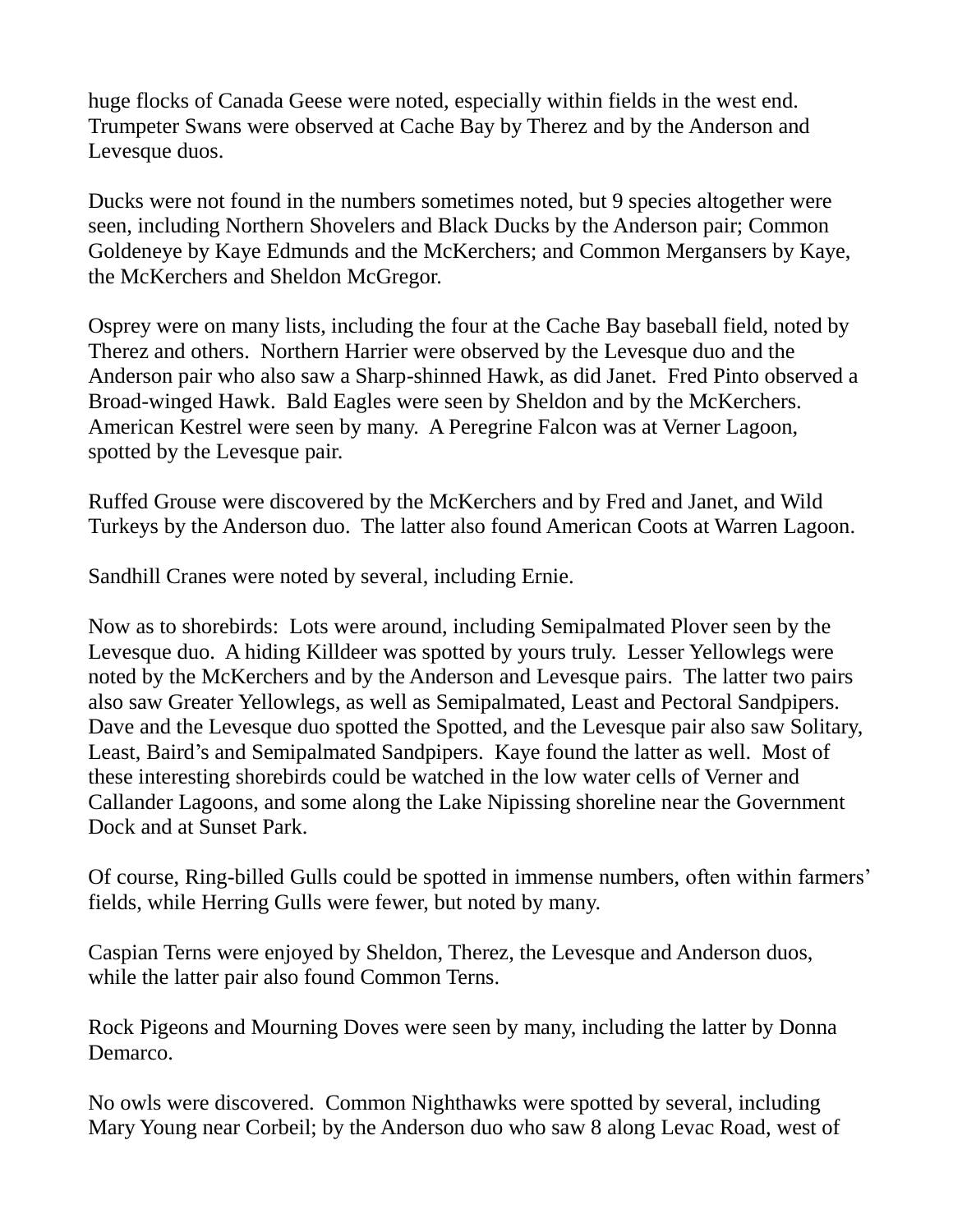Cache Bay; by the Sturges near their home; and by Kaye.

Ruby-throated Hummingbirds were upon many lists.

Belted Kingfishers were seen by just a few, including the Levesque duo, Kaye, the McKerchers and Sheldon.

As to woodpeckers, the main five (including Downy this month) were noted by many, with the rarer Pileated being upon Peter and Pam Handley's list, among others', and the Yellow-bellied Sapsucker being upon John Levesque's list, as well as others'.

Flycatchers were fairly numerous. Sheldon found the Great Crested and the Eastern Wood- Pewee, the latter also on the Sturges' list. The Sturges also identified the Yellowbellied. Janet saw the Least. Several saw the Eastern Phoebe, while the Eastern Kingbird was very plentiful, often seen on overhead wires.

Red-eyed Vireos were still about in large numbers, but Sheldon was the only one to note a Blue-headed Vireo in his westerly lake area. Fred saw a Warbling Vireo in Laurier Woods.

Blue Jays were all over, as were American Crows and to a lesser extent, the Common Raven.

Swallows were less numerous than they had been, but Tree and Barn Swallows were still fairly widespread. Bank and Cliff were identified only by the Levesque pair, at Verner Lagoon.

Black-capped Chickadees were very often discovered, with both nuthatches slightly less so. A Brown Creeper and Golden-crowned Kinglet were noted only by Sheldon. No wrens were observed.

As to thrushes: The Eastern Bluebird was found by the Sturges and by the McKerchers. The Anderson and Levesque duos saw the Veery, while the latter pair and Sheldon also found Hermit Thrushes. Of course, American Robins were ubiquitous, perhaps a holdover from an early fall-out during the late April snow and ice debacle.

Two groups, the Sturges and the Levesque duo, observed Gray Catbirds and Brown Thrashers. Kaye and Mary Ann Kenrick also saw the Brown Thrasher.

Cedar Waxwings were seen by the McKerchers and by the Sturges.

Now as to warblers: There was still a good group of them around - 13 species.